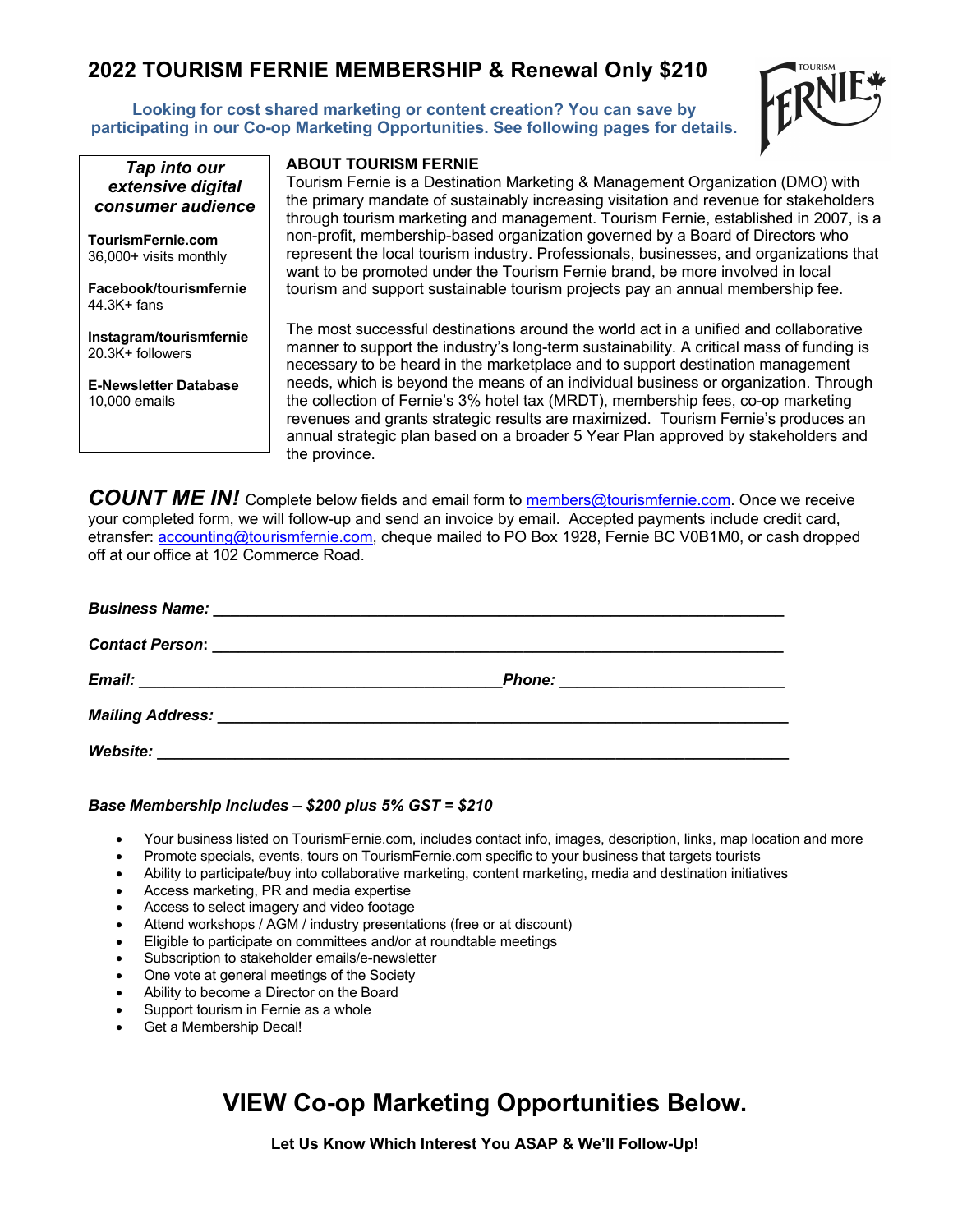# **Tourism Fernie 2022 Co-op Marketing Opportunities**

Tap into cost savings, reach more visitors and help your business! Utilize the power of partnership and Tourism Fernie's marketing expertise!

Tourism Fernie has a limited number of co-op marketing buy-in opportunities for your consideration as a member of our organization. Please indicate your interest as soon as possible for the best chance of inclusion. Tourism Fernie will follow-up with more details to confirm your official confirmations. Below are costs to you as a member that are discounted up to 50%.

#### **1. Professional Photography Shoot \$250 - \$750 (Example: The Pub Craft Beer & Burger Month)**

Tourism Fernie would like to partner with our members in developing high-quality and inspiring imagery that focus on travel and the visitor experience while promoting your business for your own use and for us to help promote to targeted travelers. Tourism Fernie supplies the professional photographer.

- Receive non-exclusive perpetual rights for use in your businesses marketing, communications and media relations. High resolution images provided digitally within a week of shooting. Tourism Fernie will also have non-exclusive perpetual rights to the same images.
- Participate in planning meetings, co-organize the shoot logistics (source models, location set-up and props, on-site shooting)
- The imagery must be relevant to the guest/consumer experience at the business and support destination / tourism marketing and stories.
- Limited photoshoot opportunities are available each year. Preference may go to businesses/organizations that lack this type of quality content.
- Investment: Costs are based on length of the photo shoot ( 2 hr / half-day / full day). Additional costs could apply depending on the complexity of the shoot.

#### **2. Professional Video Shoot \$700 - \$1,500 (Example 1 Raging Elk Hostel) (Example 2 Snow Valley Lodging)**

Tourism Fernie would like to partner with our members in developing a high-quality inspiring video that will help promote your business/visitor experience and the destination to a tourism audience.

- Receive a 60-90 sec finished video edit plus a 15-30 sec social edit to use for your own brand marketing purposes, we can add destination footage as well to the video (scenic footage, activities). Tourism Fernie will also have non-exclusive perpetual rights to the footage for use in destination marketing as needed.
- Participate in planning meetings, co-organize the shoot logistics (source models, location set-up and props, on-site shooting)
- Limited video production opportunities are available each year. Preference may go to businesses/organizations that lack this type of quality content.
- Investment: Costs are based on length of the shoot (half-day or full day). Additional costs could apply depending on the complexity of the shoot.

#### *NOTE - Photo and Video shoots can be combined into one session for ease of planning and execution with site set up and model availability.*

#### **3. Facebook or Instagram Co-op Ad - \$100**

Tourism Fernie offers a limited opportunity to create a Facebook or Instagram ad for your business via our Fernie, BC Facebook or Instagram page account and target appropriate audiences over a specific date range with a specific call to action that goes direct to your landing page. Tourism Fernie will work with you on content and do the creative prep and launch and boost the ad using your \$100 investment.